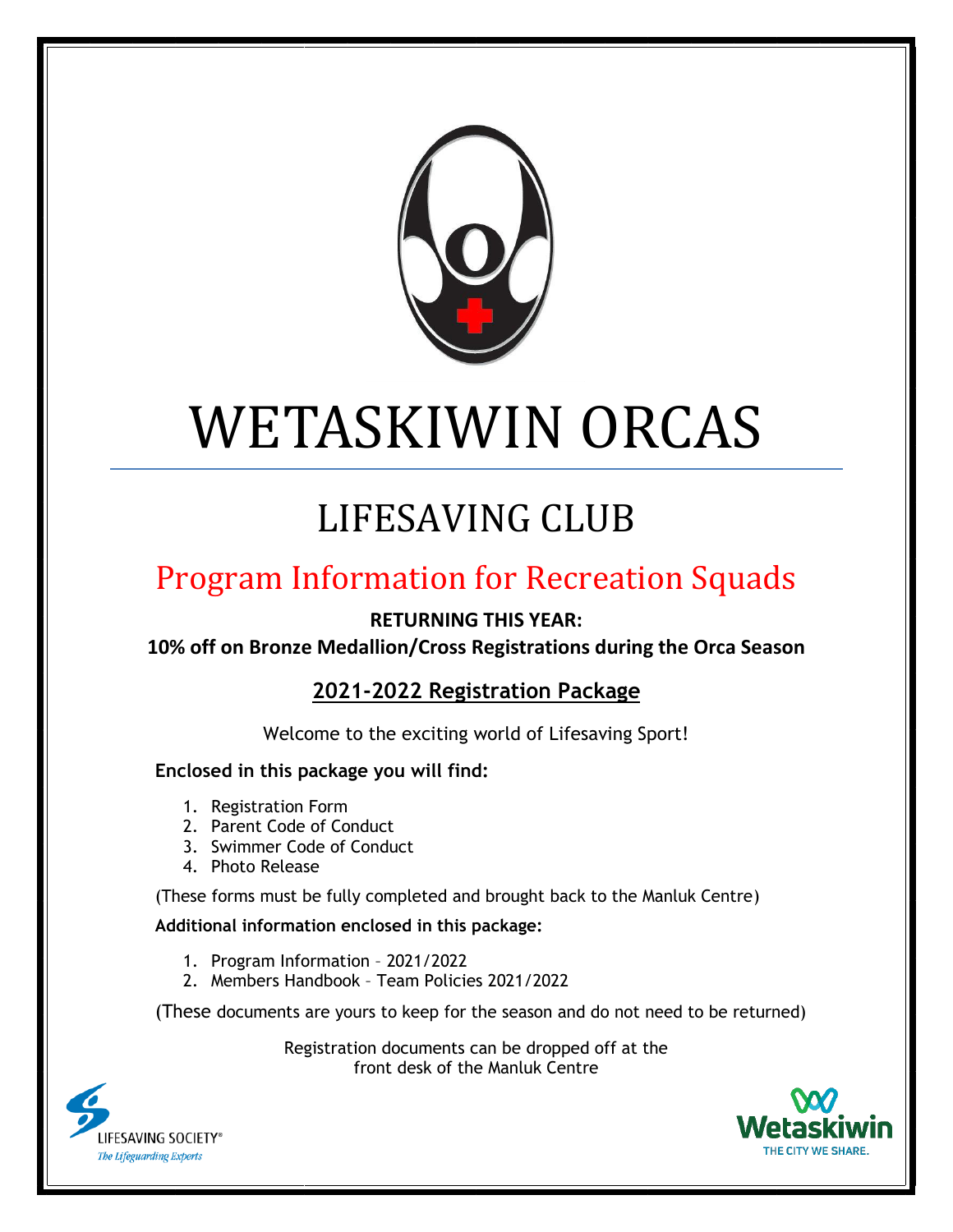Program Information



WETASKIWIN REGIONAL AQUATIC

2021/2022

### Welcome to the Program

The City of Wetaskiwin Recreation Department is thrilled to once again be able to offer the Wetaskiwin Orcas Lifesaving Club to the community. We know many of you have not been in the water for some time and that it may seem like starting over for some of our more competitively driven swimmers, but we are hopeful that with time and practice we can pick up where the previous season ended. We will see you all back in the water soon.

It is the goal of the Wetaskiwin Orcas Lifesaving Club to provide a safe and fun environment that allows individuals to improve and grow in both their swimming ability and lifesaving skills. By providing leadership and knowledge, this program strives to give swimmers the potential to achieve, challenge, and set personal bests in practices and at competitions.

The Orca's program is organized into two branches: Recreation squads and Competitive squads. In our Recreation squads, swimmers will focus on development of basic swimming abilities and lifesaving skills. Competitive Squads will focus on Lifesaving Sport and will encourage swimmers to build on existing swimming skills and their spirit of competition. These programs give us the diversity to include swimmers with varying levels of skill, competition, and motivation.

To ensure that swimmers are given the best training possible, we will be accepting a limited number of registrations in each squad. Please return your registration as soon as possible to secure a spot in the squad of your choice. *Final placement of swimmers will be based on individual skills and at the recommendation of the Head Coach.* Please call or email if you have any additional questions or concerns.

**Registration Opens** August 1<sup>st</sup>, 2021, for returning members and will open for new members on August 23rd, 2021.

**Registration** for **Session 2 of Killer Whales and Beginner Rec** opens on December 1<sup>st</sup>, 2021, for returning members and open for new members on December 20<sup>th</sup>, 2021

> *City of Wetaskiwin* **Recreation Department:** (780) 361 4444 **Online Registration:** manlukcentre.ca **Email us:** [orcas@wetaskiwin.ca](mailto:orcas@wetaskiwin.ca)

*Tyler Bailer Angela Weinhandl Joanne Dube*

Head Coach Recreation Office Coordinator Aquatic Coordinator



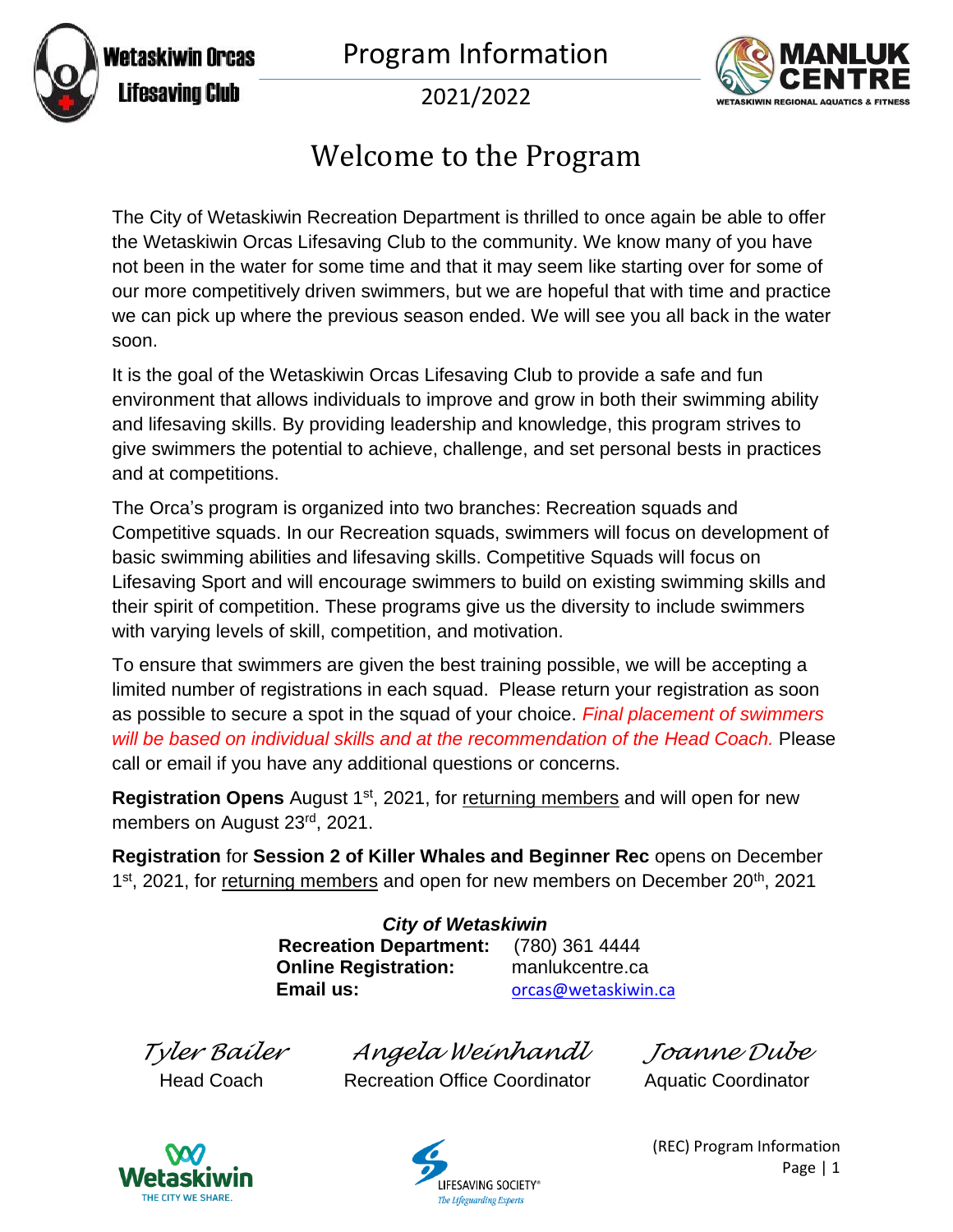

Program Information



2021/2022

#### **Killer Whales**

| Introduction:                                                       | The Killer Whales squad is for young swimmers who have an interest in improving their<br>swimming abilities by increasing the depth and distance of the water that they are<br>comfortable in while also being introduced to some aspects of Lifesaving Sport skills.                                                                        |
|---------------------------------------------------------------------|----------------------------------------------------------------------------------------------------------------------------------------------------------------------------------------------------------------------------------------------------------------------------------------------------------------------------------------------|
| Awards:                                                             | Swimmers will work towards completing the Lifesaving Society's Swim for Life Program.                                                                                                                                                                                                                                                        |
| <b>Prerequisites:</b><br>٠<br>$\blacksquare$<br>$\blacksquare$<br>٠ | Ages 5-7<br>Front Glide with kick for 5m<br>Back glide with kick for 5m<br>Completed Red Cross Preschool Sunfish or Swim Kids 1                                                                                                                                                                                                              |
| <b>Sessions:</b>                                                    | Session 1: October $6th$ , 2021 – December 17 <sup>th</sup> , 2021                                                                                                                                                                                                                                                                           |
|                                                                     | Session 2: January 12 <sup>th</sup> , 2022 – March 25 <sup>th</sup> , 2022                                                                                                                                                                                                                                                                   |
| Note:                                                               | Registration for Session 2 of Killer Whales and Beginner Rec opens on<br>December 1 <sup>st</sup> , 2021, for returning members and open for new members on<br>December 20th, 2021                                                                                                                                                           |
| <b>Practices:</b>                                                   | Wednesday & Friday 4:00pm - 4:30pm<br>No School = No Practice (WRPS Calendar)                                                                                                                                                                                                                                                                |
| <b>Competitions:</b>                                                | Swimmers in Recreation squads are able to compete at our home swim meet if<br>they wish. They must first be evaluated at the Jelly Bean meet and approved by<br>the Head Coach. If approved, the \$50.00 Lifesaving activation fee will be added<br>to your account and will need to be paid in full before being signed up for the<br>meet. |
| Cost:                                                               | <b>Session 1: \$185.00 (Early Bird \$170.00)</b>                                                                                                                                                                                                                                                                                             |
|                                                                     | Session 2: \$185.00 (Early Bird \$170.00)                                                                                                                                                                                                                                                                                                    |
|                                                                     | Session 1 & 2: 370.00 (Early Bird \$340.00)                                                                                                                                                                                                                                                                                                  |
| <b>Beginner Recreation</b>                                          |                                                                                                                                                                                                                                                                                                                                              |
| Introduction:                                                       | The Beginner Rec squad further improves upon the swimming and lifesaving skills that<br>were introduced in the Killer Whales squad. They will also be introduced to some basic<br>water safety and first aid skills.                                                                                                                         |

**Awards:** *Swimmers will continue to work towards completing the Lifesaving Society's Swim for Life Program.*

#### **Prerequisites:**

- Ages 7-10
- Ability to swim 25m
- Completed Killer Whales or Red Cross Swim Kids 4



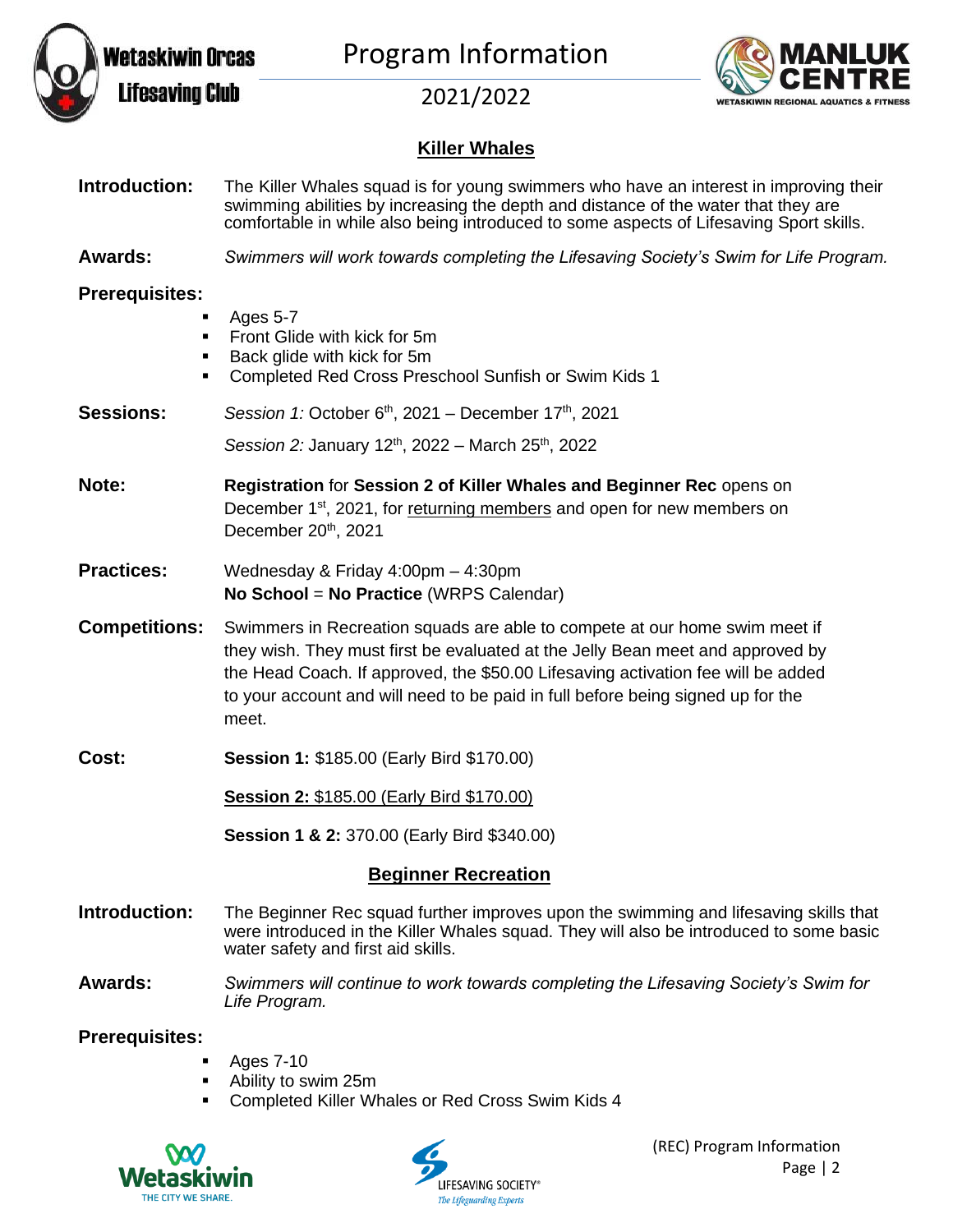



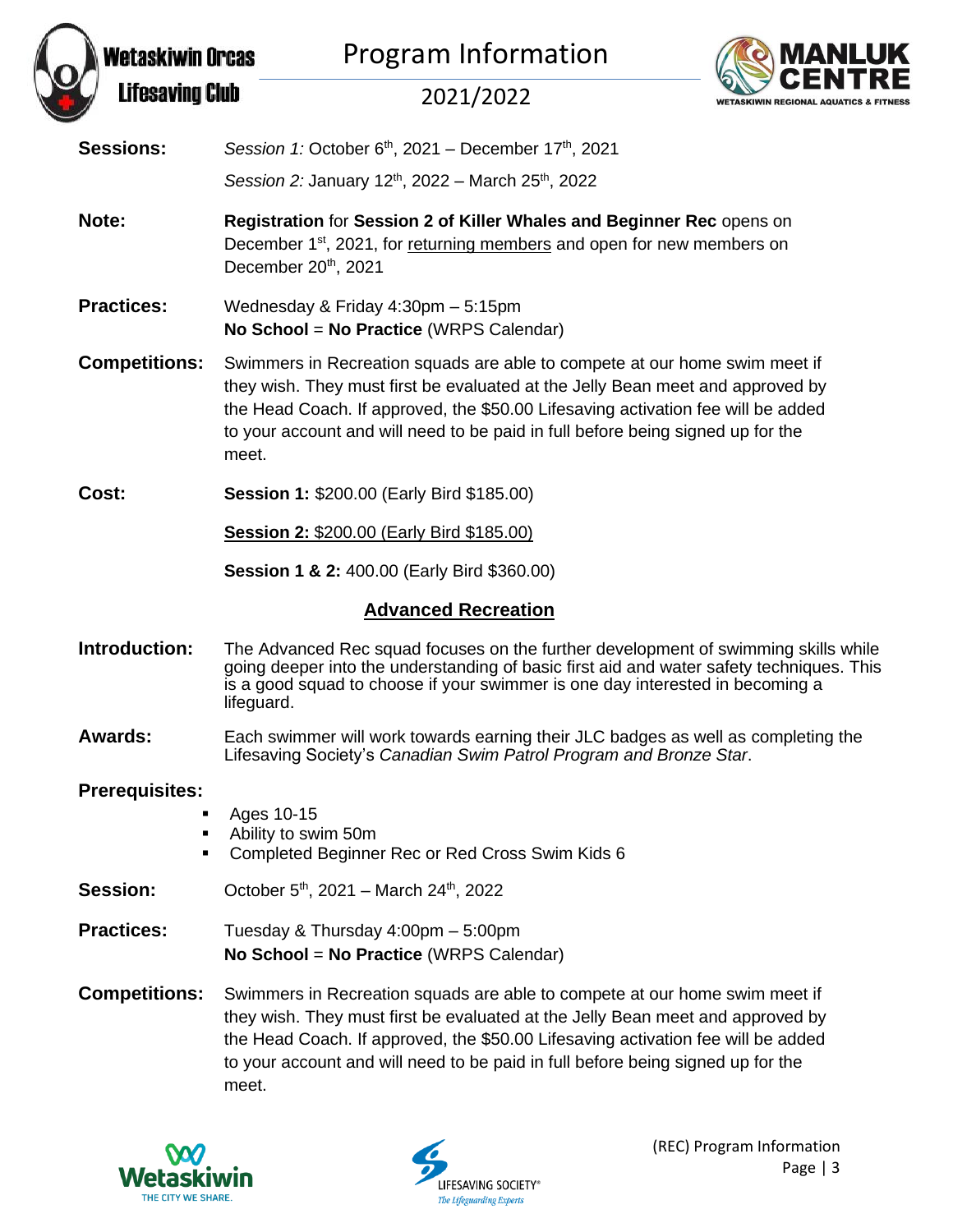

Program Information



2021/2022

**Cost:** 425.00 (Early Bird \$400.00)

#### **Masters**

**Introduction:** The Masters squad is for those who are looking to improve their swimming ability and overall fitness in the water. Master swimmers range between those who are just starting out to swim and improve their strokes to those who may be more advanced and are looking for a tough workout. Lifesaving Sport skills will also be introduced and taught in this squad. If desired swimmers in this squad can choose to compete at competitions, the \$50.00 Lifesaving activation fee will be added to your account and will need to be paid in full before being signed up for a swim meet.

#### **Prerequisites:**

- Ages  $20+$
- Ability to swim 50m continuously

**Sessions:** *October 5 th , 2021 –* April 7 th , 2022

**Practices:** Tuesday & Thursday 5:30pm – 6:30pm **No School** = **No Practice** (WRPS Calendar)

**Cost:** \$450.00 (Early Bird \$425.00)

**Competing:** \$50.00 Lifesaving Activation fee

#### **Bronze Medallion/Cross Courses**

We encourage all swimmers to take the opportunity to achieve the Lifesaving Society's Bronze Medallion and Cross Courses. We will be offering the **Bronze Medal Awards** during the Orca season. Separate registration for these courses will be taken at the pool or online. All *Orca members will receive a 10% discount on their registration for these courses during the season.*  It is highly recommended that all Orca members over the age of 13 take these courses, especially if you are interested in becoming a lifeguard or an Orca Coach.

These courses develop the fitness, skills and knowledge to perform a water related rescue and respond to a non-aquatic emergency. Bronze Medallion and Bronze Cross are prerequisites for the National Lifeguard (NL) award.

A Swimmer wanting to compete in SERC events must hold a current Bronze Cross certification or higher to be allowed to compete in these events.

The Manluk Centre will be hosting multiple Bronze Medallion and Bronze Cross courses throughout the Orca season. When registration becomes available for these courses it will be relayed to all Orca members via the Monthly Parent Newsletter which is sent through email and posted on the Orca Facebook Page.